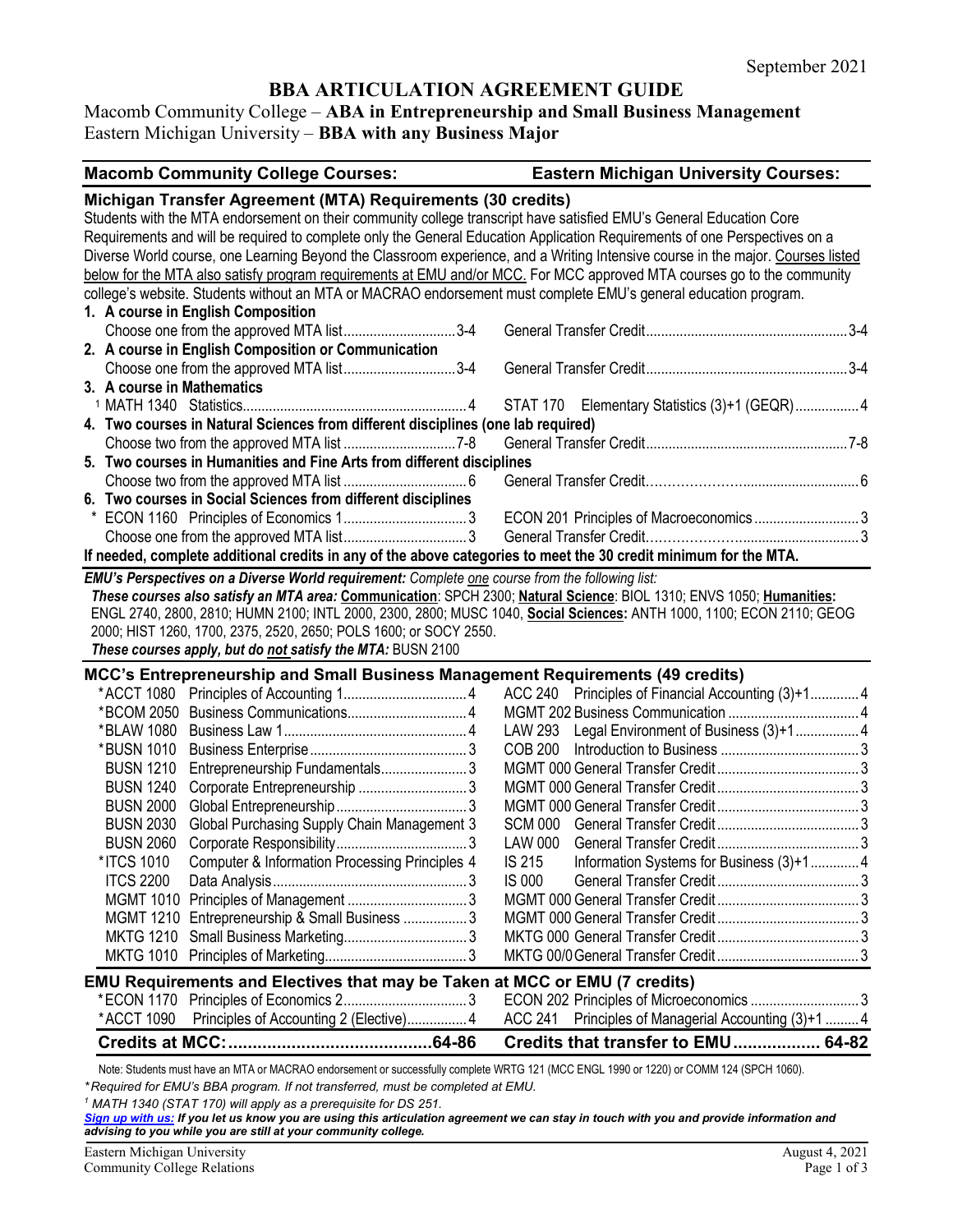# **BBA ARTICULATION AGREEMENT GUIDE**

Macomb Community College – **ABA in Entrepreneurship and Small Business Management** Eastern Michigan University – **BBA with any Business Major**

## **Completion of EMU's BBA Program**

### **Major Requirements (42-60 credits)**

**Business Core (18 credits)**

| MGMT 386 Organizational Behavior & Theory3  |  |
|---------------------------------------------|--|
|                                             |  |
|                                             |  |
| OM 374 Intro to Production/Operations Mgmt3 |  |

#### **Discipline Requirements (24-33 credits)**

Students may complete discipline requirements in any of the following areas:

accounting, accounting information systems, computer information systems, economics, entrepreneurship, general business, marketing, management, finance, supply chain management

**Note:** Each student must complete a writing intensive course as part of the major. Consult your advisor for course options.

#### **LBC Requirement**

One Learning Beyond the Classroom (LBC) course or noncredit experience must be completed at EMU. Consult College of Business advisor for options.

### **University Electives**

Complete enough additional electives to bring the total credits for the degree to 124 credits. Students are required to complete a minimum of 42 credits at EMU under this agreement.

#### **Sample Sequence for completing the program:**

*Students following this agreement have the option of selecting any of the following disciplines to complete the BBA: accounting, computer information systems, economics, entrepreneurship, general business, marketing, management, finance, or supply chain management. The recommended course sequence for each discipline can be obtained from the COB Advising Center.* 

| <b>First Semester</b>                          | 12-15 credits |
|------------------------------------------------|---------------|
|                                                |               |
|                                                |               |
| <b>12-15 credits</b><br><b>Second Semester</b> |               |
| <b>Third Semester</b>                          | 12-15 credits |
| <b>Fourth Semester</b>                         | 6-15 credits  |

|  | Discipline Requirements or Electives  6-15 |  |
|--|--------------------------------------------|--|
|--|--------------------------------------------|--|

*\*The minimum credits required to graduate is 124 but the total will vary depending on the business discipline completed at EMU and the program completed at MCC. If enough credits are not transferred, additional credits will need to be completed at EMU to satisfy the minimum required for graduation.*